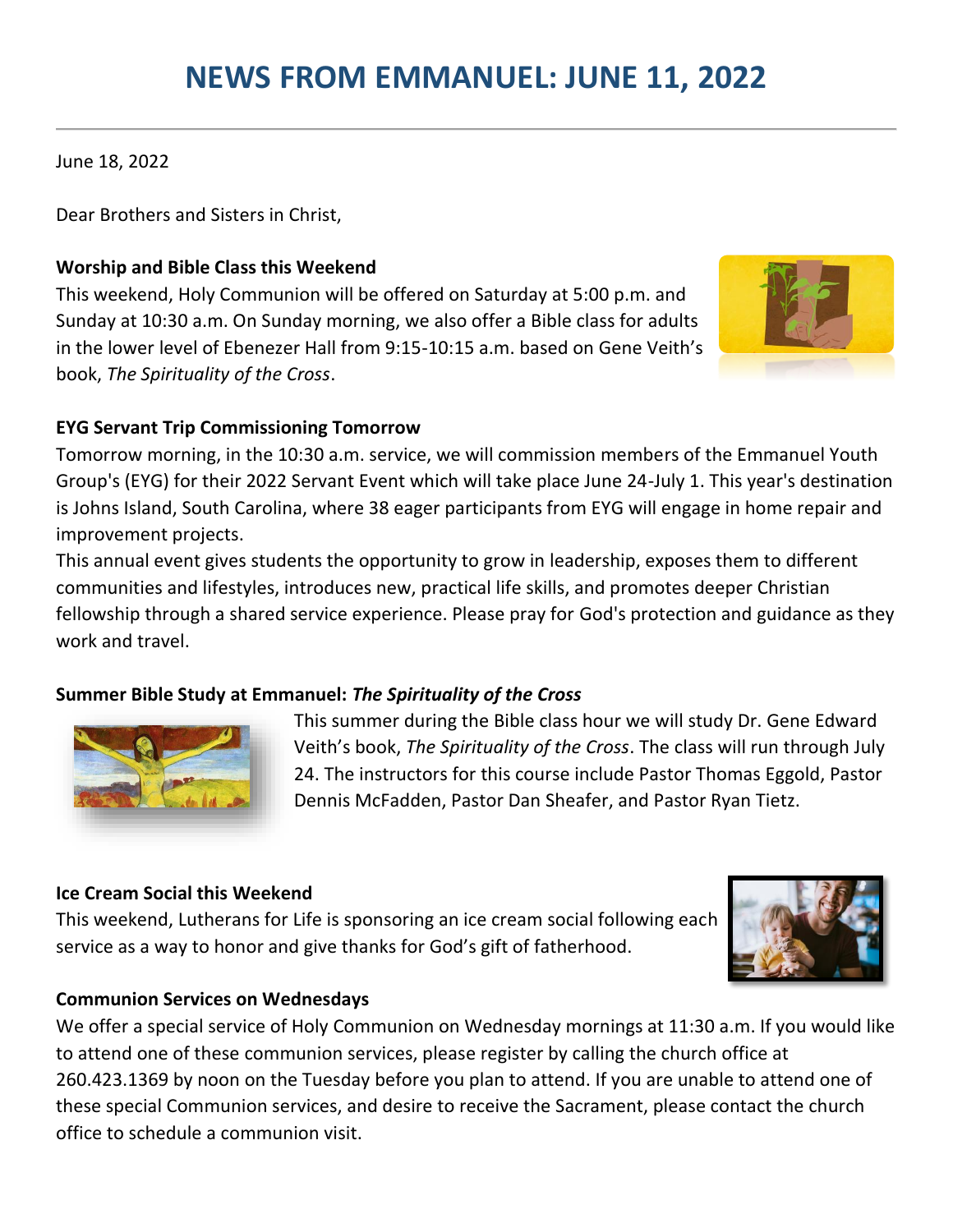## **Calls Returned to Emmanuel and ESM**

For the last several weeks, we have been fervently praying for Sam and Molly Troemel as they considered calls to serve Emmanuel and Emmanuel—St. Michael (ESM) School in ministry. The Lord has answered our prayers by leading Sam and Molly to return our calls and continue their kingdom work at Calvary Lutheran Church and School in Indianapolis. We are grateful for the chance to engage them in this divinely-led process and we wish them peace as they continue to serve the people of Calvary. We now shift our prayers to include our congregation and school as we seek the men and/or women God has prepared to lead us in ministry. Please join us in these prayers.

### **ESM Teacher Openings**

Emmanuel—St. Michael Lutheran (ESM) School is searching for a second grade teacher, two full-time middle school teachers and one part-time middle school teacher. Please submit any candidate recommendations or an application to Principal Ben Stellwagen (*[bstellwagen@esmeagles.com](mailto:bstellwagen@esmeagles.com)*). We pray for the Spirit's direction in finding these next servants at ESM to educate and nurture disciples for life!

## **Emmanuel Needs Help with Altar Guild**



Emmanuel's Altar Guild is looking for volunteers to help with the duties of preparing Holy Communion for our weekend services. This one-month commitment consists of setting up communion on Saturday mornings and cleaning up after communion services on Sundays. This ministry requires very little time, yet is vital to our weekend services. We have the greatest need for volunteers during the months of February, March, April, May, and September.

This ministry is open to men and women. To volunteer, call Becki in the church office at 260.423.1369, or email her at *[becki@emmanuellutheran.org](mailto:becki@emmanuellutheran.org)*. Thank you for considering this opportunity to serve Emmanuel.

### **Stephen Ministry**

The Stephen Ministry at Emmanuel is a ministry of our congregation in which trained and supervised laypersons, called Stephen Ministers, provide one-to-one Christian care to individuals facing life challenges or difficulties. **A new training class will begin on September 20, 2022**.



Please prayerfully consider your own gifts and interests and how they match with this ministry. For more information, go to the Connections Counter, or call Lana Hille at 260.417.5639.

Stephen Leaders are Stephen Ministers with additional training to oversee and direct our Stephen Ministry. They recruit, select, train, organize, and supervise our Stephen Ministers. They identify people in need of care and match them with a Stephen Minister.

Stephen Ministers are the caregivers. They have been through 50 hours of training in Christian caregiving, including general topics such as listening, feelings, boundaries, assertiveness, and using Christian resources in caregiving. In addition, their training covers specialized topics such as ministering to the divorced, hospitalized, bereaved, and aging.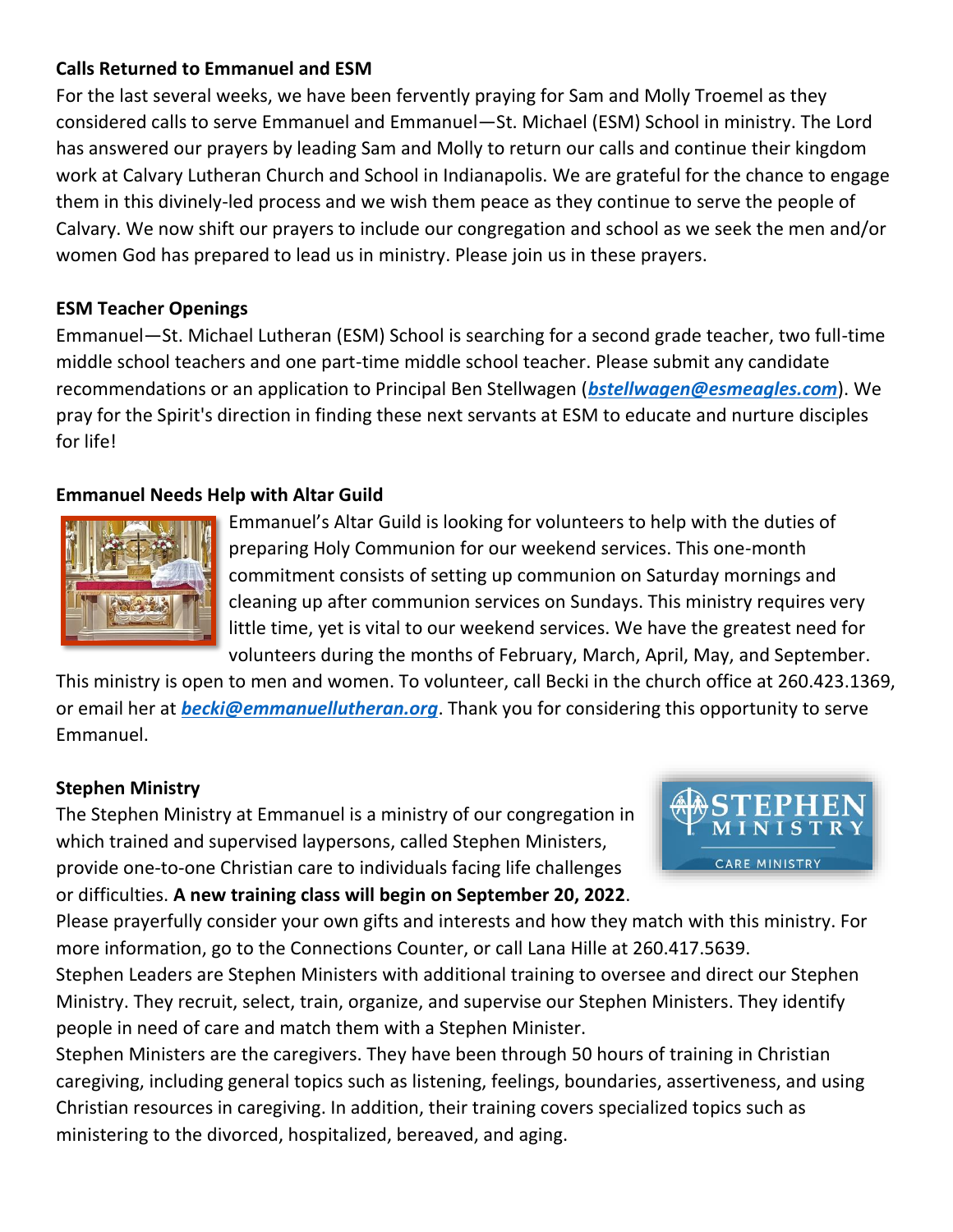### **Vacation Bible School**



Due to the work that will be happening with the school renovation project this summer, Emmanuel will not be able to hold VBS on our campus. Instead, Emmanuel will be participating in St. Michael's VBS program. We will resume our VBS program in the future once the school renovations are completed. Emmanuel VBS participants and volunteers are encouraged to join in St. Michael's VBS this year. Here are the details:

Theme: Food Truck Party: On a Roll with God Dates and Time: July 25-29, 9:00 a.m.–12:00 p.m. Culminating Service and Party: July 30 at 5:00 p.m. Location: St. Michael Lutheran Church

### *[Register here](https://stmfw.fellowshiponego.com/external/form/fc173d28-ca1a-4418-b385-7206808df49c)*

### *[Volunteer here](https://stmfw.fellowshiponego.com/external/form/39f1bac5-302a-4b67-8315-4e595ce6576f)*

St. Michael's VBS Contact: Carrie Gould, 937.641.9744/carrie.gould1137@yahoo.com

## **Emmanuel's 37th Annual Golf Outing**

Emmanuel congregation considers quality Christian education a tremendous blessing and a major focus of our church mission. **We strive to make Christian secondary education possible for all who desire it.** 



Emmanuel's Golf Outing serves as the sole source to The Heidbrink Scholarship

Fund. The Fund provides financial assistance to our graduating students who are pursuing careers in church work and to provide need-based grants to our students wishing to attend Concordia Lutheran High School.

Last year we netted over \$11,400 in what was an incredible show of support for this scholarship fund and our students. We are striving to have a great turnout for this year's outing, and possibly match or surpass the amount we raised last year.

**The 2022 Golf Outing will be held on Saturday, August 27**, at the Eel River Golf Course in Churubusco. Registration begins at 7:30 a.m. with a Shotgun Start at 8:00 a.m. Cost is \$75 per golfer, hole sponsorship is \$200. To register or sponsor the outing, *[click here](https://emmanuellutheran.breezechms.com/form/0110577250)*. There is a small convenience fee, if paying online.

If you play golf or not, please consider supporting this most worthwhile cause. If you would like to support the outing, you can use the "Other" line on your contribution envelope and mark it "Golf Outing," or you can make a donation by using the link above.

*For the Lord is good and His love endures forever; His faithfulness continues through all generations.*— Psalm 100:5

## **Employment Opportunity at CLHS**

Concordia Lutheran High School (CLHS) seeks a qualified candidate to serve as the Assistant to the Controller. The candidate must possess at least an Associate Degree in Business, or equivalent. An undergraduate major in Accounting or Finance preferred. The candidate must have the ability to handle confidential matters, set priorities, work well under pressure with an attention to detail, and must be a self-motivator. He/she must have proficiency in written and oral communication skills,